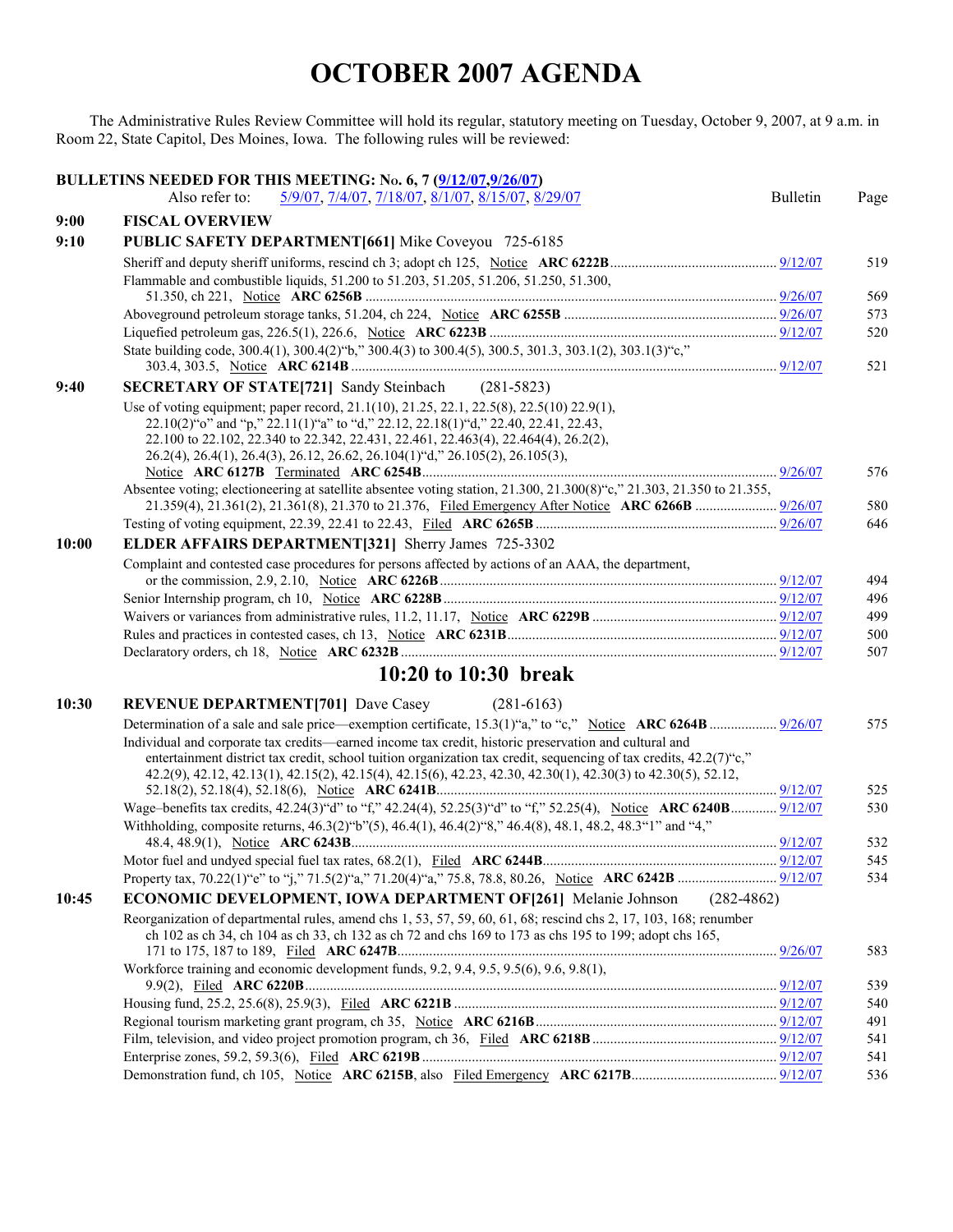## **OCTOBER 2007 AGENDA**

|       | <b>ECONOMIC DEVELOPMENT continued</b>                                                                                                                                                                             |         |            |
|-------|-------------------------------------------------------------------------------------------------------------------------------------------------------------------------------------------------------------------|---------|------------|
|       | <b>HELD OVER FROM SEPTEMBER</b>                                                                                                                                                                                   |         |            |
|       | Regional sports authority districts, ch 37, Notice ARC 6144B<br>Targeted small business procurement program and financial assistance program, 54.1, 54.2, 54.3(2), 54.3(4),                                       | 8/15/07 | 332        |
|       | 54.5, 54.10, 54.14(1) "d," 54.15(3), 55.2, 55.3(3), 55.3(4), 55.4, 55.5(1), 55.5(3), Notice ARC 6143B  8/15/07<br>Targeted industries division; information technology joint venture fund; information technology |         | 333        |
|       |                                                                                                                                                                                                                   |         | 336        |
|       | Information technology joint venture fund; information technology training program, chs 102, 103,                                                                                                                 |         | 384        |
| 11:30 | <b>IOWA FINANCE AUTHORITY[265]</b> Mark Thompson (281-4868)                                                                                                                                                       |         |            |
|       | HELD OVER FROM SEPTEMBER                                                                                                                                                                                          |         |            |
|       |                                                                                                                                                                                                                   |         | 468        |
|       |                                                                                                                                                                                                                   |         | 436<br>348 |
|       |                                                                                                                                                                                                                   |         | 349        |
| 12:00 | <b>COMMITTEE BUSINESS---Approve Minutes---November 2007 Meeting---Miscellaneous</b>                                                                                                                               |         |            |
|       | $12:10-1:15$ Lunch                                                                                                                                                                                                |         |            |
| 1:15  | HUMAN SERVICES DEPARTMENT[441] Nancy Freudenberg (281-8438)                                                                                                                                                       |         |            |
|       | Medicaid reimbursement of nursing facilities, 81.1, 81.6(16), 81.6(16) "e"(1)"2,"                                                                                                                                 |         |            |
|       | $81.6(16)$ "f"(1)"2," $81.6(16)$ "f"(2)"2," $81.6(16)$ "f"(3)"2," $81.6(16)$ "f"(4)"2,"                                                                                                                           |         |            |
|       |                                                                                                                                                                                                                   |         | 563        |
|       | SPECIAL REVIEW----Emergency adopted rules                                                                                                                                                                         |         |            |
|       |                                                                                                                                                                                                                   |         |            |
|       |                                                                                                                                                                                                                   |         |            |
| 1:30  | <b>ENVIRONMENTAL PROTECTION COMMISSION [567]</b> Marla Gallardo (281-8678)                                                                                                                                        |         |            |
|       | NATURAL RESOURCES DEPARTMENT[561]"umbrella"                                                                                                                                                                       |         | 584        |
|       |                                                                                                                                                                                                                   |         | 561        |
|       | Regulatory analysis on ARC 5636B, animal feeding operations, $65.17(18)$ "c," $65.17(20)$ , $65.112(8)$ "a" $(2)$ ,                                                                                               |         | 561        |
|       | Sanitary landfill financial assurance, 103.3, 104.26, 105.14, 106.18, 112.31, 114.31,                                                                                                                             |         |            |
|       | HELD OVER FROM SEPTEMBER                                                                                                                                                                                          |         | 585        |
|       | Sanitary landfills for municipal solid waste—groundwater protection systems for the disposal<br>of nonhazardous wastes, $101.13(1)$ "j"(4), $104.25$ ,                                                            |         |            |
|       |                                                                                                                                                                                                                   |         | 89         |
|       | No representative requested to appear                                                                                                                                                                             |         |            |
| XX:00 | <b>ADMINISTRATIVE SERVICES DEPARTMENT[11]</b>                                                                                                                                                                     |         |            |
|       | Procurement of goods and services of general use, 105.2, 105.3(3), 105.4(2)"a,"                                                                                                                                   |         | 538        |
| XX:00 | <b>CAPITAL INVESTMENT BOARD, IOWA[123]</b> Dave Casey (281-6163)                                                                                                                                                  |         |            |
|       | Correction of cross references; taxpayer identification numbers, 2.1, 2.3, 2.5(1) "d," 2.5(2) "c," 3.1,                                                                                                           |         | 538        |
| XX:00 | <b>EDUCATIONAL EXAMINERS BOARD[282]</b>                                                                                                                                                                           |         |            |
|       | EDUCATION DEPARTMENT[281]"umbrella"                                                                                                                                                                               |         |            |
|       |                                                                                                                                                                                                                   |         | 492<br>493 |
|       |                                                                                                                                                                                                                   |         | 542        |
|       |                                                                                                                                                                                                                   |         | 542        |
|       |                                                                                                                                                                                                                   |         | 543        |
|       |                                                                                                                                                                                                                   |         | 543        |
|       |                                                                                                                                                                                                                   |         | 494        |
|       |                                                                                                                                                                                                                   |         | 543        |